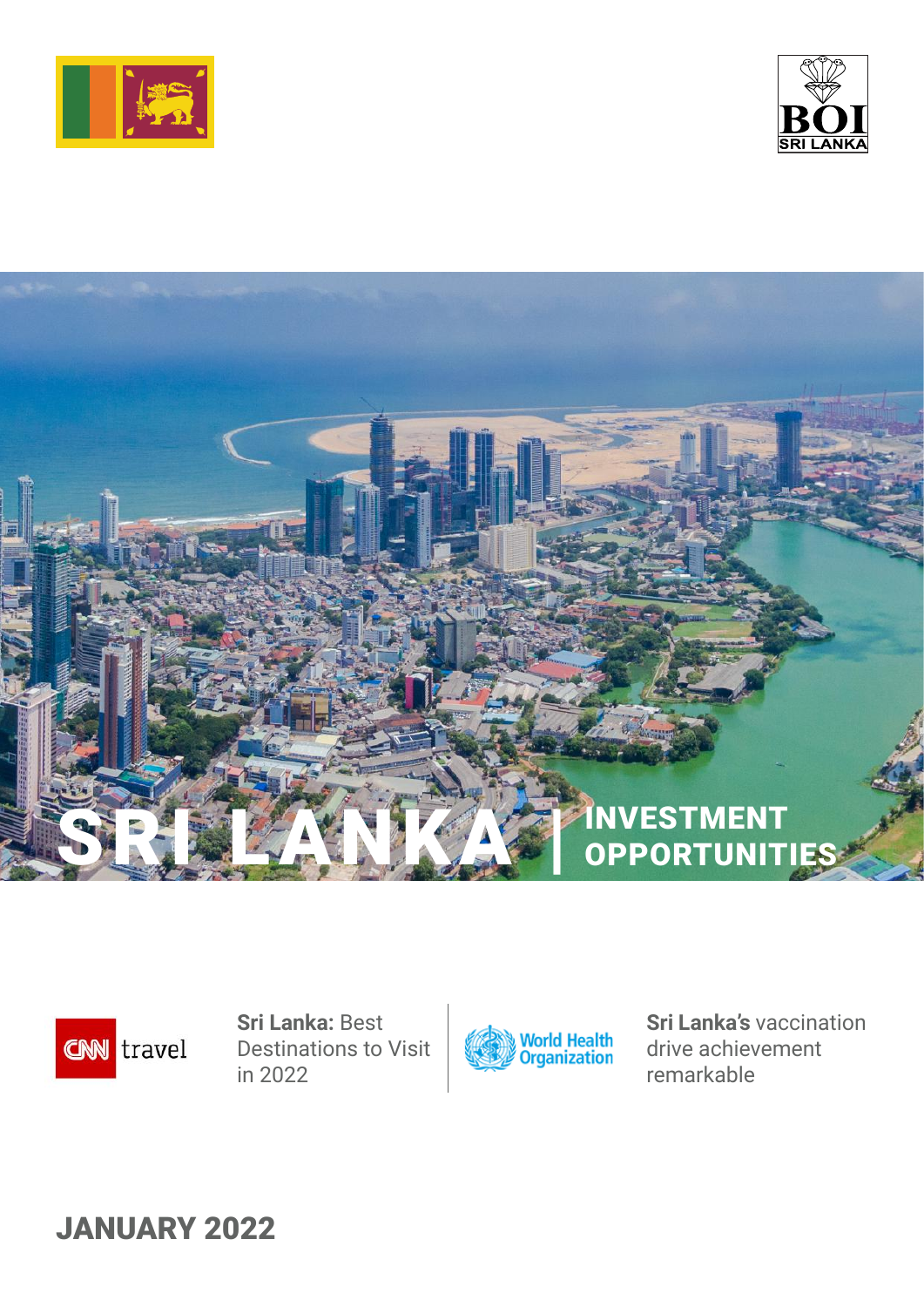# Why Invest in Sri Lanka?

**in South Asia for Human Capital – Skills 1st**



Sri Lanka has always enjoyed the benefit of its strategic location, being at the crossroads of major global shipping lanes and today's fastest growing economies. The investment rationale for companies setting up in Sri Lanka today is very similar to how many global corporations leveraged Hong Kong and Singapore as more nimble, business friendly launch pads to access China during its hyper growth phase in the 90s and 2000s. That same rationale holds true for Sri Lanka as a gateway to India, and more specifically to South India, which is the world's fastest growing economic bloc at scale (population of 300mn; clocking annual GDP growth of 8%). This theme is already in play, evidenced by the fact that Sri Lanka currently handles nearly 50% of India's international cargo volume.

and associated investment projects in that channel. **Put very simply, Sri Lanka is at the epicenter of a substantial portion of the next 20 years' of global economic growth.**



*Annual passenger capacity to be expanded to 20 million passengers by 2025 at the Katunayake Airport*

### **Best-in-region Infrastructure**

While the opportunities in itself are well documented, Sri Lanka has put in place high-quality infrastructure to facilitate investment in the areas of specific investor interest. Connectivity continues to ramp up via a well thought out rapid expansion of highway networks, while state-of-the-art deep water ports of Colombo and Hambantota (ability to cater to 'Triple E Class' larger ships) continue to ramp up capacity for sea cargo.

Moreover, specific investment zones, in the form of a mega industrial zone linked to the Hambantota port, the Colombo International Financial City (660 acres of reclaimed land, adjacent to the Colombo port), and specific new industrial parks targeting agricultural, manufacturing and IT exports represent the necessary backbone infrastructure for high-return generating investment projects. On soft infrastructure, Sri Lanka continues to build out a quality talent pool and a skilled workforce. Sri Lanka is ranked #1 in South Asia in the 'Human Capital – Skills' criteria in the Global Competitiveness Index, 2019. There are 100,000+ Technical Vocational Education Commission trained students per year, and 30,000+ graduates being produced annually.



*Colombo Port ranked as world's 18th best-connected port*



It is important to note that over the next 15 years, the world's 10 fastest growing cities will all be in India, with 5 of them in South India (just 1-2 hours' air travel from Colombo), strengthening Sri Lanka's proximity advantage and underscoring its market-access attractiveness to foreign companies. At the same time, Sri Lanka is emerging as a meaningful link in China's Belt and Road initiative, and is poised to benefit significantly via the accelerating trade growth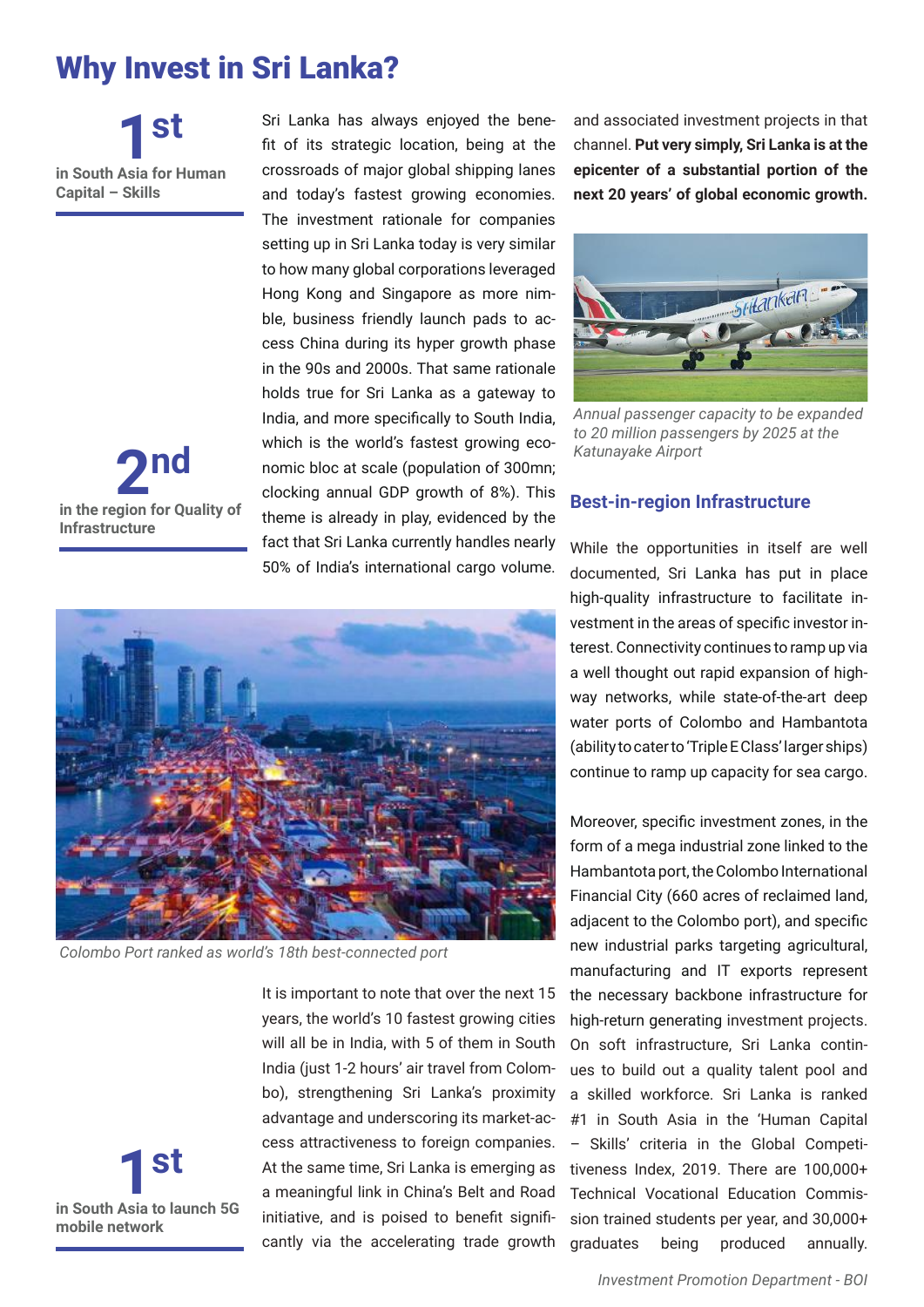Asia (only behind Bangladesh at \$104). Consistent Government Policies Notably, Sri Lanka's quality talent pool hits the sweet spot of talent at a significant cost arbitrage, both in the IT and Knowledge industries and the manufacturing space. This is evidenced by Sri Lanka being acknowledged for cost competitive salaries for IT workers globally, while monthly manufacturing sector labor cost per worker of \$130 (in 2019) is the 2nd lowest in

## **Free Trade Agreements**

Sri Lanka continues to develop more FTAs with large global economic blocs to provide investors with large market access – notably, Sri Lanka is the ONLY country in the world to have FTAs with both India and Pakistan



*Sri Lanka has signed free trade agreements (FTAs) with India, Pakistan, and Singapore* 

SL is committed to open trade, which provides global investors with large market access through their operations in the country. There has been significant momentum on this front, with the FTA with Singapore in 2018 opening up the broader ASEAN market of 650mn. SL also has in place the EU GSP (450mn market), and notably is the only country to have FTAs with both India and Pakistan (duty free access to 1.6bn consumers). The unique and combined market opportunity available for businesses via these trade agreements are unmatched anywhere in South Asia.

| <b>FTA/GSP</b>      | <b>Product Lines</b> | <b>Market Access</b> |
|---------------------|----------------------|----------------------|
| India               | 4,232                | 1,380 Mn             |
| Pakistan            | 4.686                | 220 Mn               |
| Singapore           | All Items            | $650 \text{ Mn}^1$   |
| US GSP <sup>2</sup> | 3,500                | 330 Mn               |
| EU GSP+             | 6.400                | 450 Mn               |



1 Includes ASEAN region 2 Ongoing discussions for extensions

International Investors are also encouraged by the near unprecedented political stability that Sri Lanka enjoys today, which paves the path to an environment of policy consistency over the medium to long term. The IR Act No. 10 of 2018 provides meaningful tax concessions and incentives to foreign investors across sectors and investment sizes, while also emphasizing a commitment to simplify regulations and improve investor protections.



*Sri Lanka is an investor friendly environment with strong democratic institution and stable social environment*

These positive signals have yielded solid results, with Sri Lanka securing a near \$2bn FDI pipeline in 2020, despite an overall weak global FDI landscape due to COVID-19. The 2020 pipeline and early progress in 2021 FDI commitments suggest strength and investor interest from across the globe (India, China, East Asia and the Western world) and span multiple investment sectors (Real Estate and Construction, IT/ Knowledge Services, Agri exports, etc.).